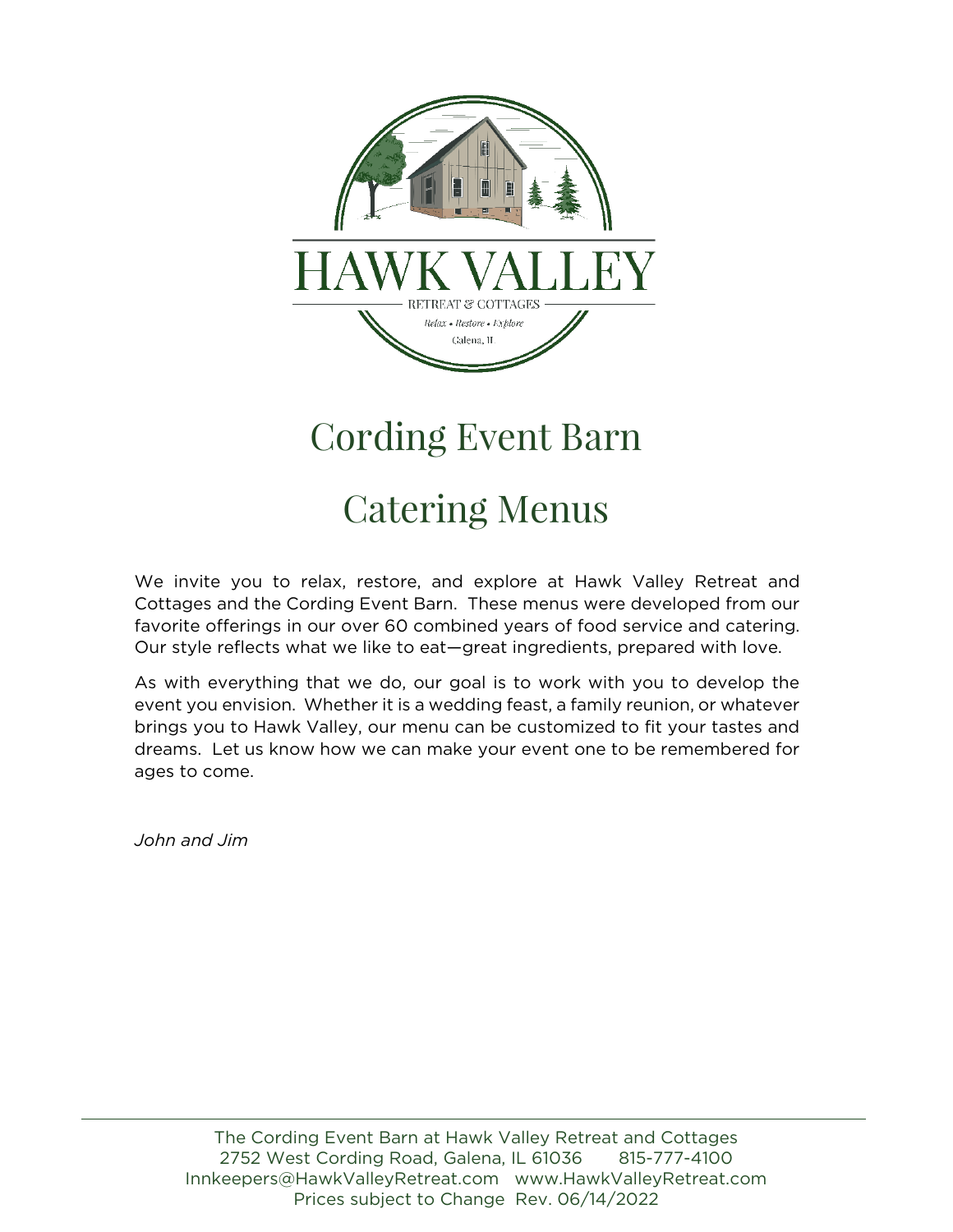## Cold Appetizers

priced per dozen, minimum of 2 dozen per order—limit of 6 varieties of hot and cold

Bruschetta- choose up to two varieties \$18.00

- Caprese—Tomato, basil, and mozzarella cheese
- Tapenade—Olive tapenade with herbed cream cheese
- Prosciutto and Fig—Fig jam, goat cheese, and prosciutto

#### Fruit Kebabs \$24.00

Individual fruit skewers are served with a lemon curd and yogurt dipping sauce

#### Caprese Skewers \$18.00

Individual skewers with cherry tomatoes, basil, and fresh mozzarella cheese

#### Vegetable Pizza \$18.00

Croissant crust topped with ranch cream cheese spread, veggies, and cheese

#### Gougères \$16.00

Individual cheese puffs

#### Turkey Rollups \$22.00

On Lavosh with cheddar cheese, lettuce, tomatoes, and almonds

#### Shrimp Cocktail \$26.00

Jumbo Shrimp with homemade cocktail sauce

### Cold Appetizer Platters—priced per person, minimum 12 persons

#### Spinach Dip in a Bread Bowl \$6.00

Homemade spinach dip served in a bread bowl with assorted Vegetables for dipping

#### Charcuterie Board \$10.00

Four Cheeses and three types of meat served with crackers, fruits, olives, spreads, and nuts.

#### Cheese and Cracker Display \$8.00

Assorted cheese and crackers, garnished with fresh fruit

#### Roasted Vegetable Platter \$6.00

Roasted and grilled veggies served with Balsamic vinaigrette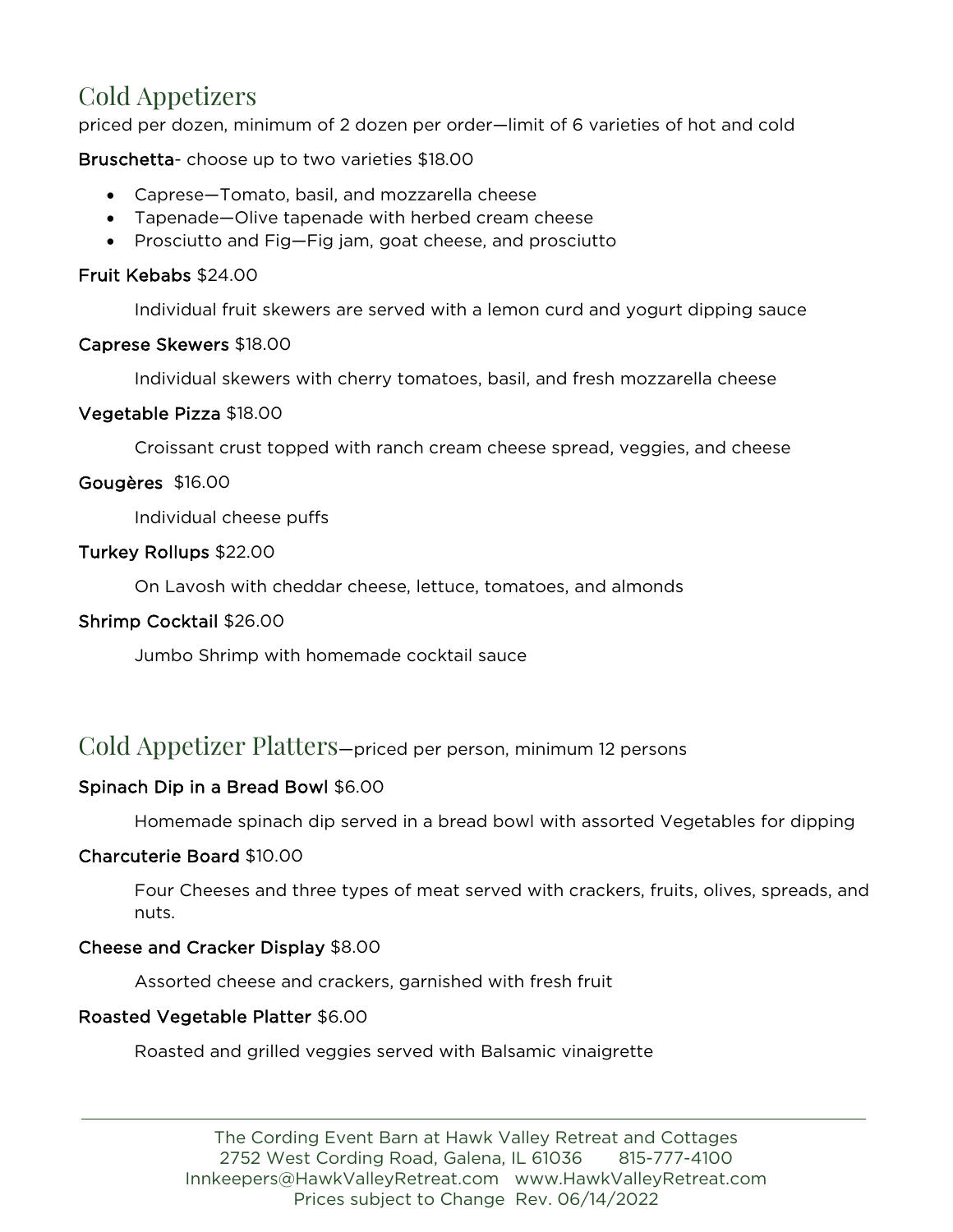## Hot Appetizers

priced per dozen, minimum of 2 dozen per order—limit of 6 varieties of hot and cold

#### Zwiebelkuchen \$24.00

German onion pie with bacon and caraway seeds

#### Reuben Snacks \$18.00

Rye chips topped with corned beef, Swiss cheese, and sauerkraut topping

#### Rumaki \$24.00

Bacon-wrapped water chestnuts

#### Pigs in Blankets \$24.00

Mini sausages baked in a flaky crust

#### Chicken Satay \$24.00

Marinated chicken skewers with a Thai peanut dipping sauce

#### Meatballs \$18.00

Swedish—Pork and beef in a mushroom cream sauce

Barbeque—Pork and beef in a tangy BBQ sauce

#### Stuffed Mushrooms \$22.00

With a blend of cheese and seasoned breadcrumbs

#### Hawaiian Ham Sliders \$30.00

Ham, Swiss cheese, and poppyseed butter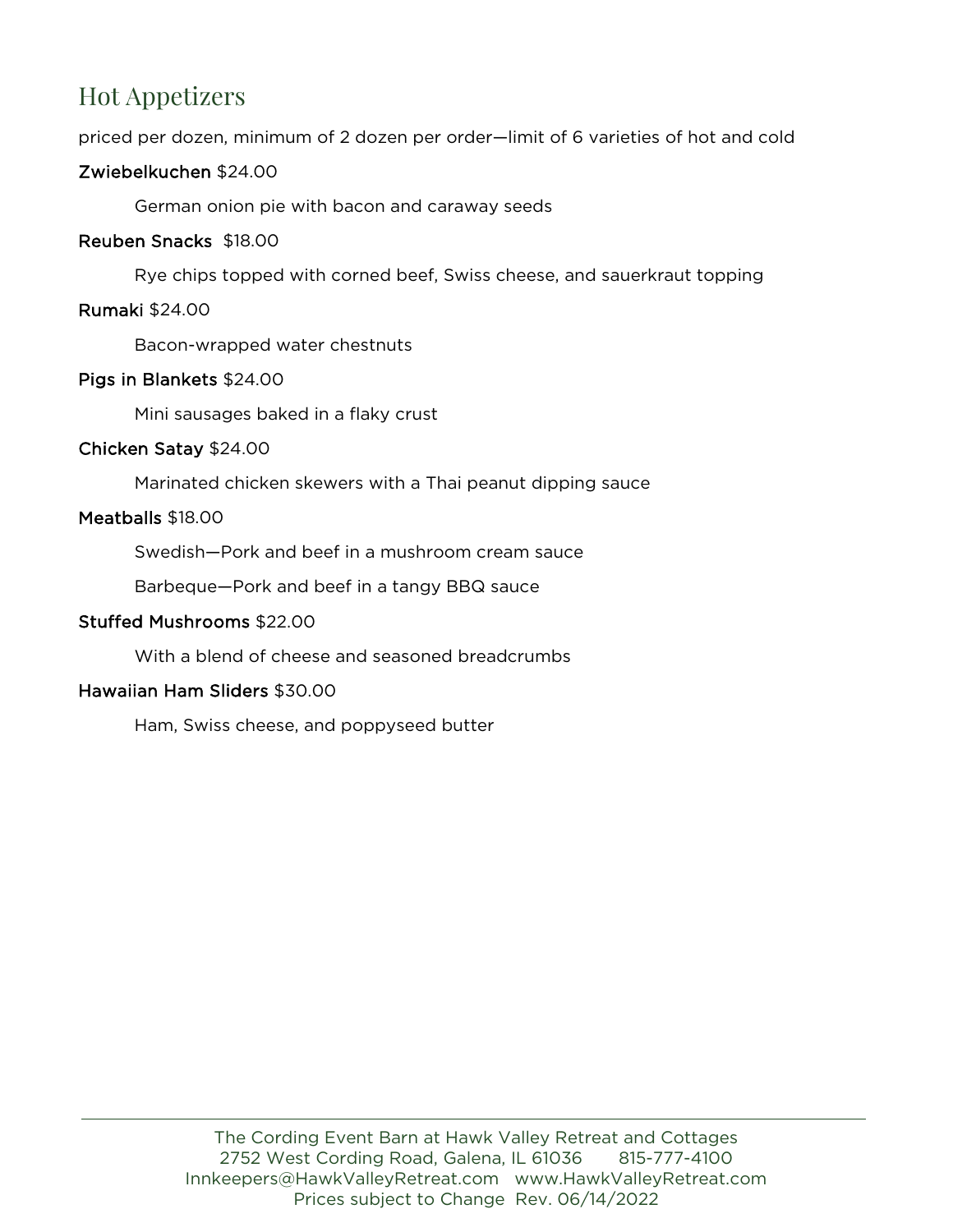Theme Buffets for groups of 14 to 45 persons

#### Turn it into Family Style for an additional \$2.50 per person

Farmhouse Barbecue *Choose 2 types of meat \$26.00 per person, Choose 3 types of meat \$28.00 per person*

- Grandma's Potato Salad
- Creamy Coleslaw
- Cheddar Cornbread
- Baked Beans
- Macaroni and Cheese
- Choice of Meats
	- o Smoked Brisket
	- o Grilled Chicken
	- o Slow Roasted Spareribs
- o Bratwurst with all the fixings
- o Hamburgers with all the fixings

Italian Feast *Choose 2 main dishes \$27.00 per person, Choose 3 main dishes \$29.00 per person*

- Caesar Salad
- Caprese Skewers
- Parmesan Breadsticks or Herbed Focaccia
- Creamy Risotto
- Rosemary Roasted Potatoes
- Main Dishes
	- o Italian Sausage Lasagna
	- o Chicken Parmesan
	- o Herb-roasted Pork Loin

#### Thanksgiving Anytime \$29.00

- Cranberry Sauce
- Seven Layer Salad
- Assorted Dinner Rolls
- Mashed Sweet Potatoes with Pecan Streusel
- o Roasted Garlic Shrimp
	- o Cod Florentine
- Mashed Potatoes
- Chestnut Stuffing
- Roast Turkey Breast with Gravy
- Pumpkin Pie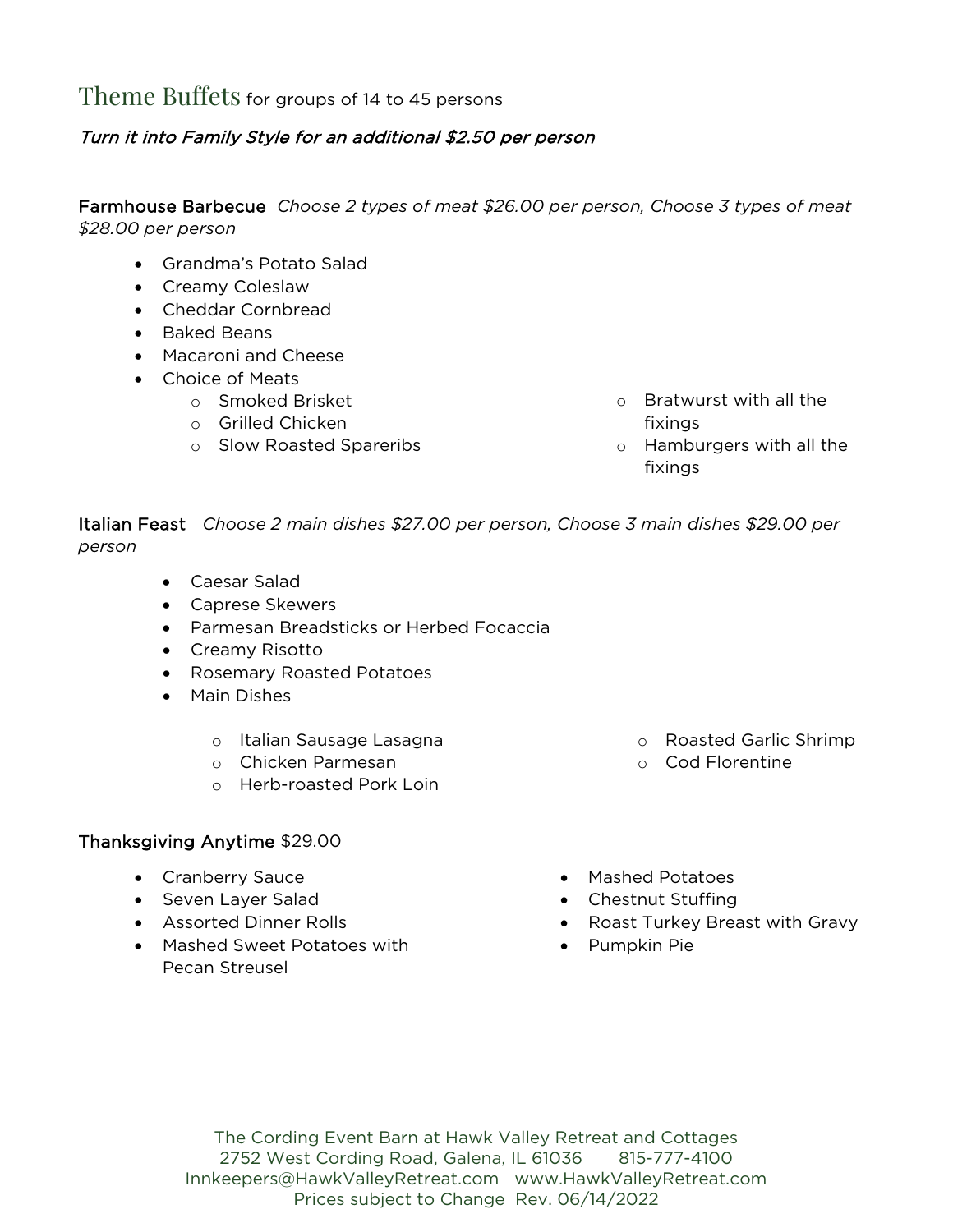## Build Your Own Buffet for groups of 14 to 45 persons

*Turn it into Family Style for an additional \$2.50 per person*

- Two Salads/Cold Side Choices
- Two Hot Sides
- Assorted Dinner Rolls
- Two Entrée Buffet--\$28.00 per person
- Three Entrée Buffet--\$30.00 Per person
- Add Dessert at ala carte pricing

#### Salad/Cold Side Choices

- Assorted Fresh Fruit with a Lemon Curd Dipping Sauce
- Grandma's Potato Salad
- Creamy Coleslaw
- Caesar Salad
- Tossed Salad with Balsamic Vinaigrette

#### Hot Buffet Choices

- Rosemary Roast Potatoes
- Potatoes Dauphinoise
- Garlic Mashed Potatoes
- Macaroni and Cheese
- Wild Rice Blend
- Chestnut Stuffing

#### Buffet Entrée Choices

- Roast Chicken
- Chicken Cordon Bleu
- Rosemary Pork Tenderloin
- Roast Turkey Breast with Gravy
- Honey Glazed Ham
- Tortellini Salad
- Broccoli Salad with Bacon, Raisins, and Sunflower Seeds
- Caprese Skewers
- Cranberry Raspberry Gelatin Mold
- Mashed Sweet Potatoes with Pecan Streusel
- Green Bean Casserole
- Calico Baked Beans
- Roasted Root Vegetables
- Glazed Baby Carrots
- Italian Sausage Lasagna
- Vegetable Lasagna
- Roasted Garlic Shrimp
- Cod Florentine
- Honey Glazed Salmon
- Roast Beef AuJus add \$3.00 per person
- Roast Beef Tenderloin with Mushroom Demi-glace add \$400 per person

The Cording Event Barn at Hawk Valley Retreat and Cottages 2752 West Cording Road, Galena, IL 61036 815-777-4100 [Innkeepers@HawkValleyRetreat.com](mailto:Innkeepers@HawkValleyRetreat.com) [www.HawkValleyRetreat.com](http://www.hawkvalleyretreat.com/) Prices subject to Change Rev. 06/14/2022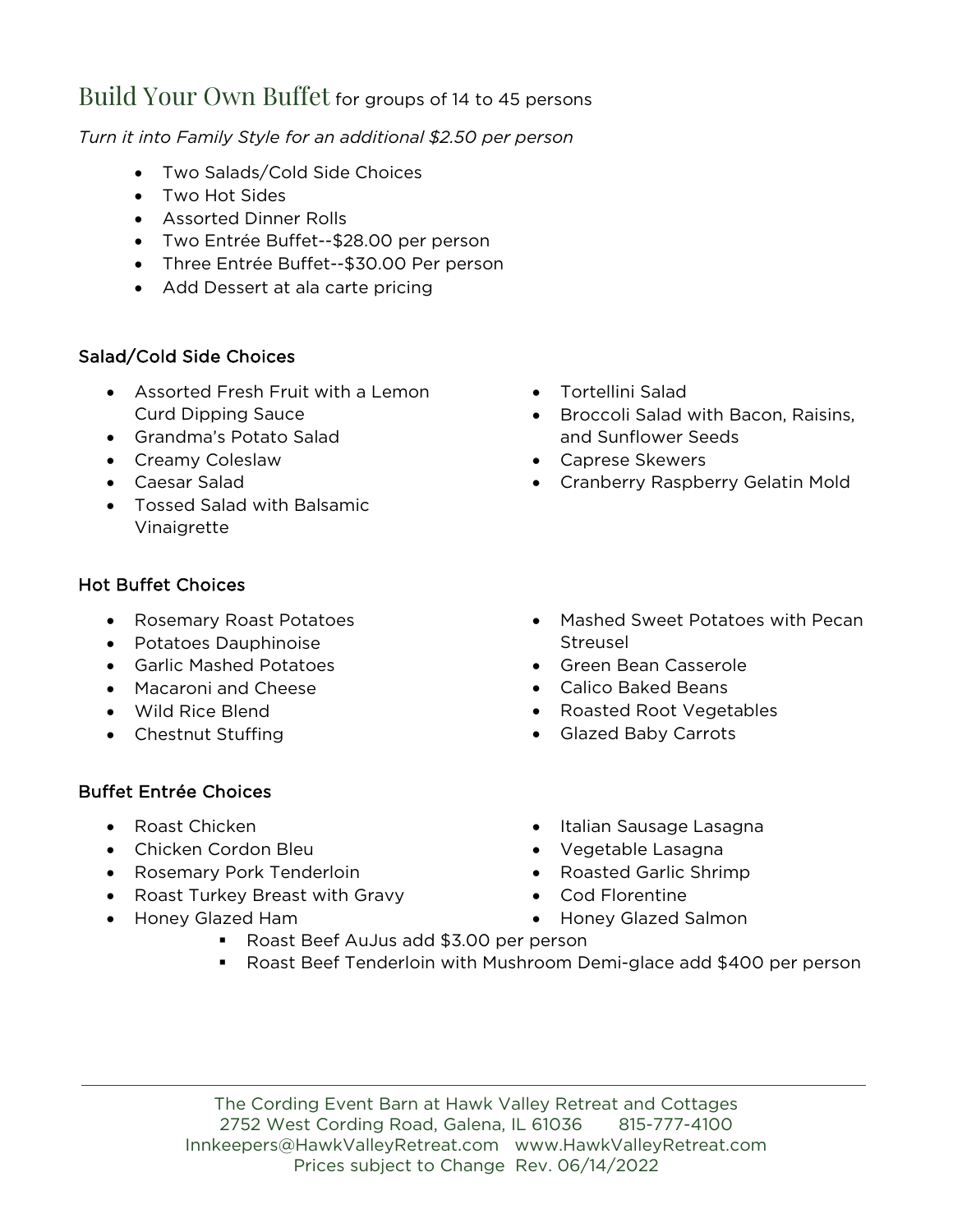## Dessert Choices priced per person

Dessert Assortments (minimum 20 persons)

- Ice Cream Sunday Buffet—Vanilla and chocolate ice cream with hot fudge, caramel, nuts, cherries, mini cookie, and whipped cream \$7.00
- Dessert Display assorted mini desserts, cookies, chocolates, and dipping sauces \$9.00

#### A la Cart Desserts (minimum of 8 of each variety)

- Chocolate Cake with Chocolate Cream Cheese Frosting \$5.00
- New York Cheesecake with Fresh Strawberries \$5.00
- Warm Bread Pudding with Bourbon sauce \$5.00

#### Snacks and Break-Outs priced per dozen

- Cherry and Blueberry Muffins \$24.00
- Assorted Scones \$26.00
- Chocolate Chip, Oatmeal and Peanut Butter Cookies \$21.00
- Individual bags of Hawk Valley Savory Snack Mix \$1.50
- Individual bags of Hawk Valley Caramel Corn \$2.50

Beverage Service priced per person

- Coffee, Tea, and Iced Tea Station \$2.50 per person
- Assorted Soft Drinks and Lemonade Station \$3.50 per person
- Non-alcoholic Fruit Punch \$2.00 per person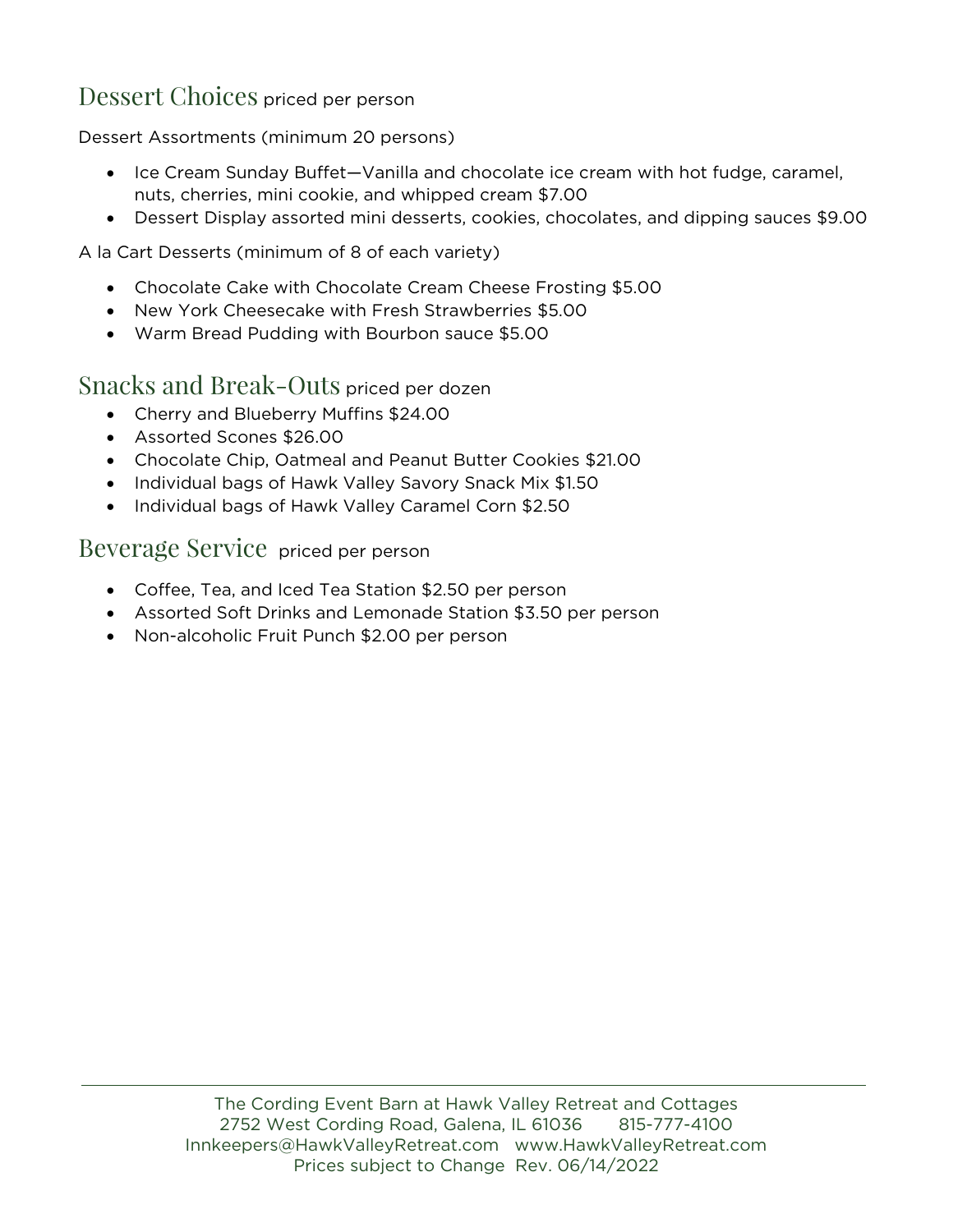## Breakfast Buffets for 14 to 45 priced per person

#### Continental Breakfast \$15.00

- Muffins and Coffee Cake
- Oatmeal with brown sugar, walnuts, and craisins
- Fruit Salad with Lemon Curd and Yogurt Sauce
- Assorted Juices
- Coffee and Tea

#### Pancake Buffet \$20.00

- Muffins or Coffee Cake
- Fruit Salad with Lemon Curd and Yogurt Sauce
- Grandpa Boder's Buttermilk Pancakes with Maple Syrup
- Locally Made Pork Sausage
- Assorted Juices
- Coffee and Tea

#### Farm Breakfast Buffet \$22.00

- Homemade Cinnamon Rolls
- Fruit Salad
- Garden Frittata
- Bacon
- Hash Brown Casserole
- Assorted Juices
- Coffee and Tea

#### Fall Harvest Breakfast Buffet \$20.00

- Homemade Pumpkin Coffee Cake
- Fresh Fruit Plate
- Caramel Apple Baked French Toast
- Locally Made Sausage Patties
- Assorted Juices
- Coffee and Tea